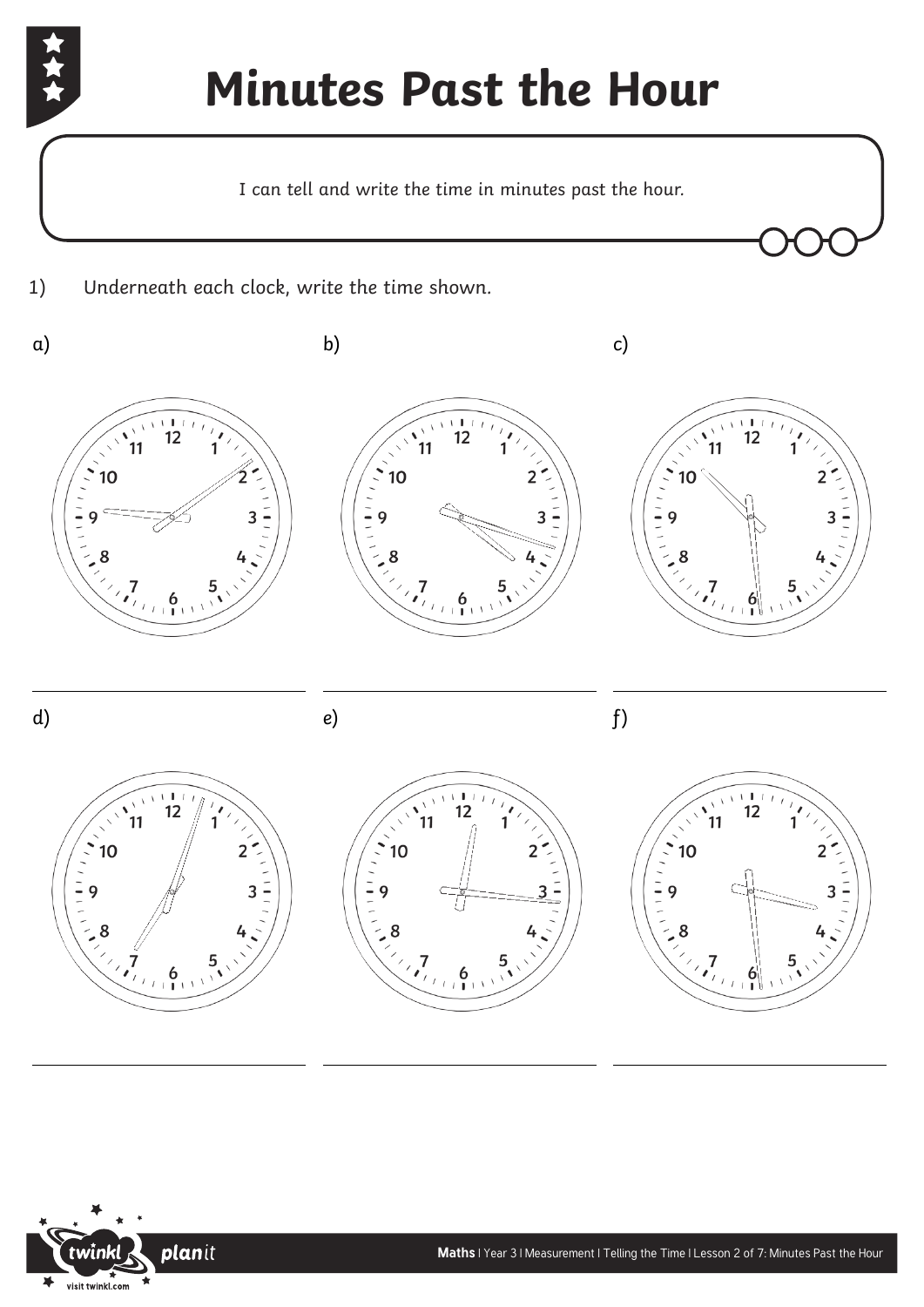

2) Use a ruler to draw hands on the clock faces to show these times:

 $\overline{a}$ 





planit

visit twinkl.com

¥

 $\overline{a}$ 

d)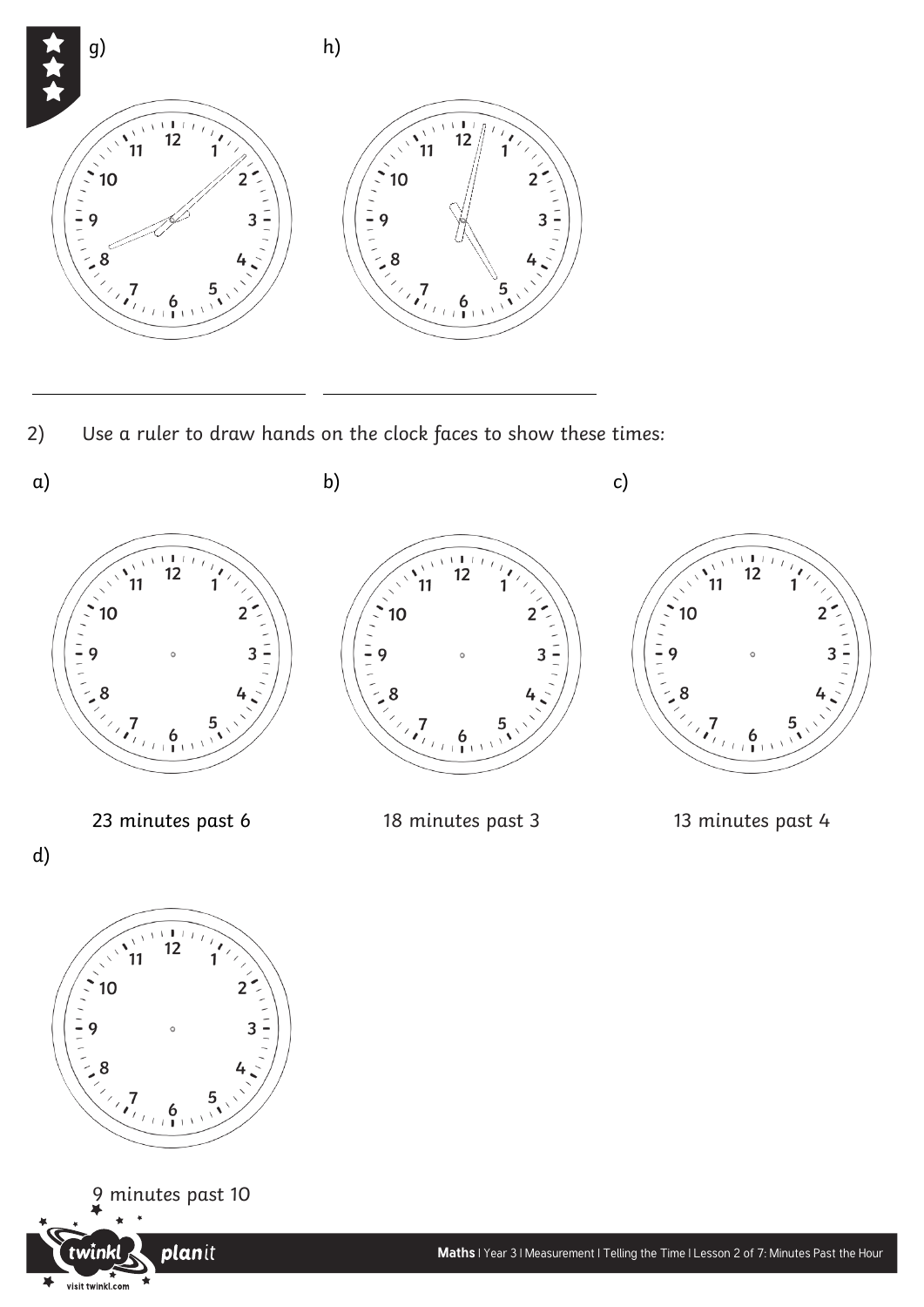Draw the time to answer the questions.

3) At 10 past 12, I start to eat my lunch. It takes me 9 minutes. What time do I finish eating my lunch?



5) At 20 past 6, my favourite TV programme comes on TV. It lasts 9 minutes. At what time does it end?



4) At 5 past 8, I start to write a letter. It takes me 21 minutes to write it. What time do I finish writing the letter?



6) I put cakes in the oven at 5 past 1. They need to cook for 18 minutes. What time should they come out of the oven?



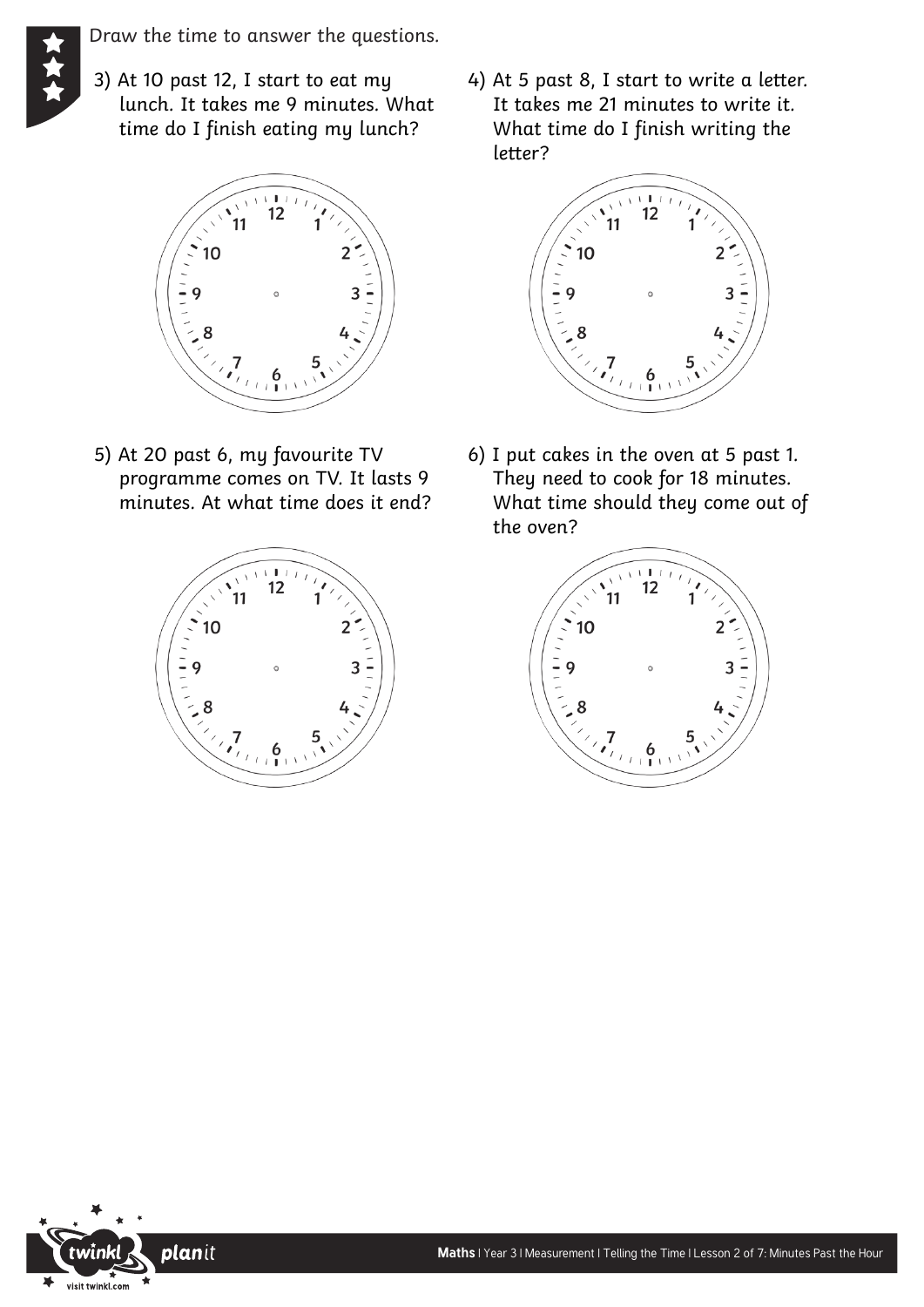

## Minutes Past the Hour **Answers**

| Question | Answer                                                            |    |                                                                                                                 |
|----------|-------------------------------------------------------------------|----|-----------------------------------------------------------------------------------------------------------------|
| 1.       | Underneath each clock, write the time shown.                      |    |                                                                                                                 |
| α.       | 9 minutes past 9                                                  |    |                                                                                                                 |
| b.       | 18 minutes past 4                                                 |    |                                                                                                                 |
| c.       | 29 minutes past 10                                                |    |                                                                                                                 |
| d.       | 3 minutes past 7                                                  |    |                                                                                                                 |
| e.       | 16 minutes past 12                                                |    |                                                                                                                 |
| f.       | 29 minutes past 3                                                 |    |                                                                                                                 |
| g.       | 8 minutes past 8                                                  |    |                                                                                                                 |
| h.       | 2 minutes past 5                                                  |    |                                                                                                                 |
| 2.       | Use a ruler to draw hands on the clock faces to show these times: |    |                                                                                                                 |
| α.       | 10<br>$\frac{1}{2}$ 9<br>$3\frac{1}{2}$                           | b. | $\binom{1}{2}$ 10<br>$-9$<br>$\frac{6}{1111111111111}$                                                          |
| c.       | 12<br>$2^{\frac{1}{2}}$<br>10<br>$\frac{1}{2}$<br>$\frac{1}{3}$   | d. | 12<br>11<br>$\frac{1}{2}$<br>$\frac{1}{2}$<br>$\frac{1}{2}$<br>$\frac{1}{2}$<br>$\frac{1}{2}$<br>$3\frac{2}{3}$ |